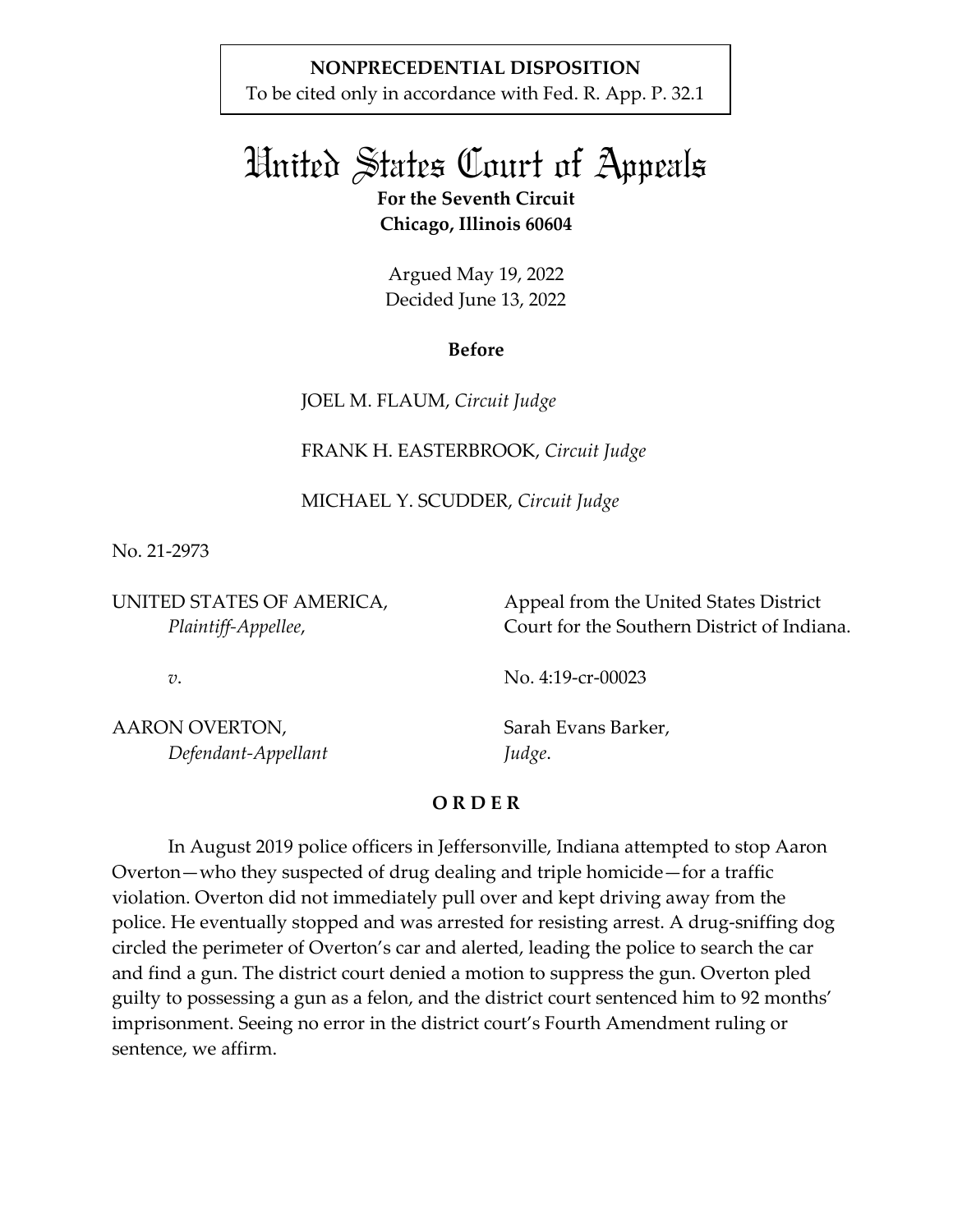**I** 

A

 Shortly after 7:00 p.m. on August 8, 2019, officers from the Jeffersonville Police Department were surveilling Overton. Upon seeing Overton turn without signaling, Officer Thomas O'Neil attempted a traffic stop. But Overton did not stop in response to the police lights and sirens. He instead drove away into oncoming traffic. Officer O'Neil radioed for assistance and other officers blocked the road ahead of Overton, forcing him to stop.

Seconds after the car stop, Sergeant Denver Leverett arrived with a drug-sniffing dog named Flex. Leverett ordered Overton to exit his vehicle. In stepping out, Overton left open the driver's-side door. Leverett and O'Neil placed Overton under arrest for resisting law enforcement by failing to stop when signaled to do so. Overton did not have a valid driver's license and his car obstructed traffic, so the officers planned to impound and search the vehicle pursuant to department policies.

Within two or three minutes of the arrest, Sergeant Leverett directed the dog to circle and sniff Overton's car. As the dog approached the closed front passenger door, he sat on the ground, an alert for the smell of drugs. The dog then walked to the open driver's-side door and spontaneously jumped into the car. Once inside, the dog alerted twice more—first near the center console and a second time to a cell phone on the driver's seat. The police then searched the car. They did not find drugs but located a loaded pistol in the center console.

A federal gun charge then followed. See 18 U.S.C. § 922(g)(1).

B

Overton moved to suppress the gun uncovered during the search of his car, contending both that the traffic stop was unlawfully prolonged to give the dog time to sniff and that the dog impermissibly entered the vehicle. The district court denied the motion without an evidentiary hearing, determining that "Mr. Overton has not raised a non-conjectural dispute as to any material facts."

The district court concluded that the police did not prolong the stop, as Sergeant Leverett ordered the dog sniff within two or three minutes of Overton's arrest. And Overton, the district court emphasized, had identified "no evidence of an alternate timeframe to counter or undermine Sgt. Leverett's account." The district court similarly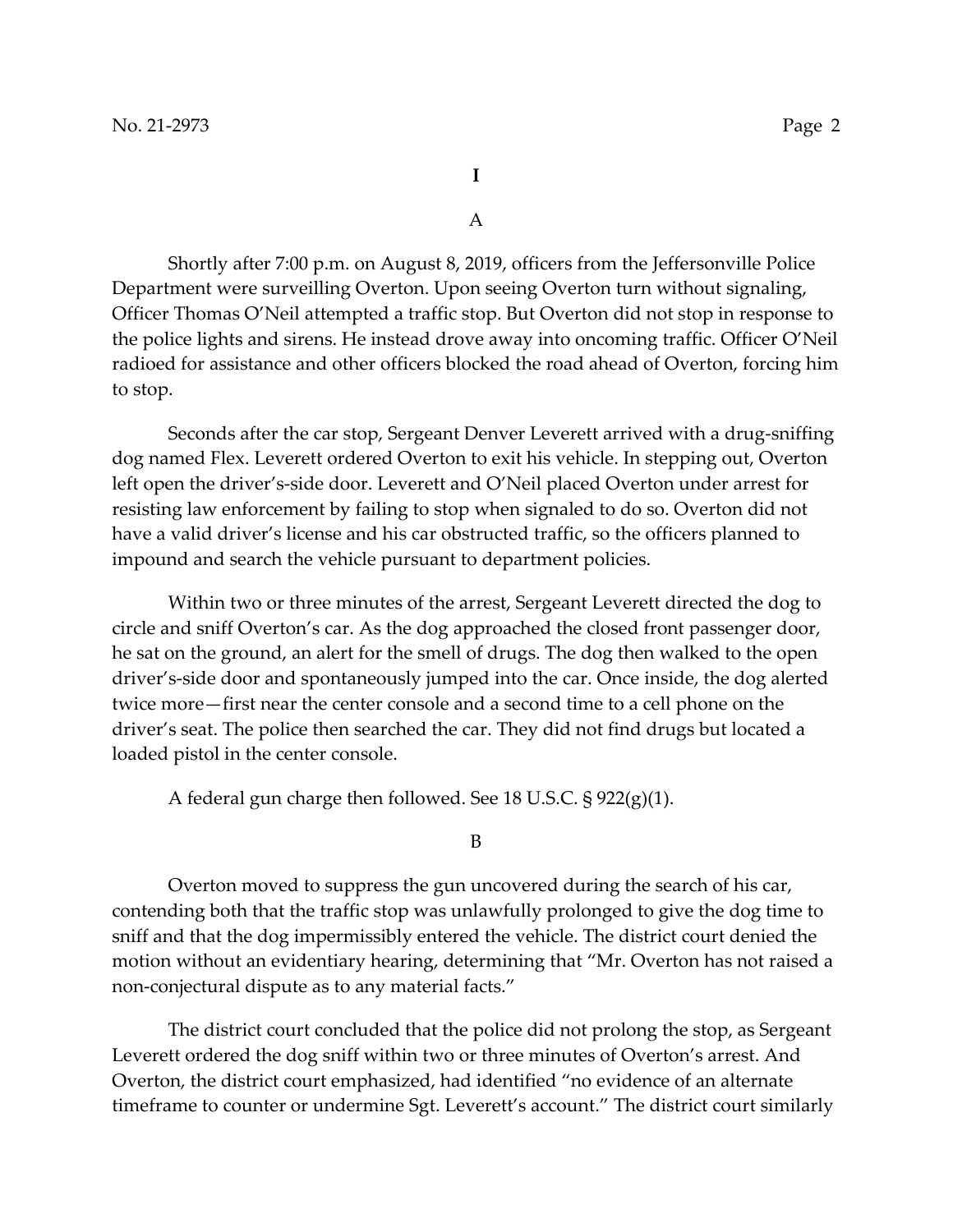found that the dog's jumping into the car was spontaneous and consequently not an impermissible search.

Overton then entered a conditional guilty plea, preserving his right to appeal the denial of his motion to suppress. At sentencing, Overton objected to the Guidelines calculation in the Presentence Investigation Report, arguing that there was impermissible double counting because a conviction for robbery committed when he was 17, but for which he was tried as an adult, increased both his criminal history category and offense level under the Guidelines. The district court disagreed, explaining that "[t]he law is pretty well established with respect to permitting the use of a conviction to establish the base offense level as well as the defendant's criminal history." And the Sentencing Commission, the district court added, provided no exception for adult convictions committed while the defendant was a juvenile. After considering the 18 U.S.C. § 3553(a) factors, the district court sentenced Overton to 92 months' imprisonment, the low end of the advisory range.

Overton then appealed.

#### **II**

### A

Settled law defeats Overton's Fourth Amendment challenge to the police's search of his car. "Under the inevitable discovery doctrine, illegally seized evidence need not be suppressed if the government can prove by a preponderance of the evidence that the evidence inevitably would have been discovered by lawful means." *United States v. McGill*, 8 F.4th 617, 624 (7th Cir. 2021) (internal quotations omitted). The government has met this burden.

Overton's gun would have been inevitably discovered during an inventory search after his car was impounded. "An inventory search is lawful if (1) the individual whose possession is to be searched has been lawfully arrested, and (2) the search is conducted as part of the routine procedure incident to incarcerating an arrested person and in accordance with established inventory procedures." *United States v. Cartwright*, 630 F.3d 610, 613 (7th Cir. 2010). Both prongs are satisfied here. Overton was lawfully arrested for resisting arrest. And the police conducted the search pursuant to the Jeffersonville Police Department's established procedures, which provide for the impoundment and search of vehicles that obstruct traffic following the arrest of a driver.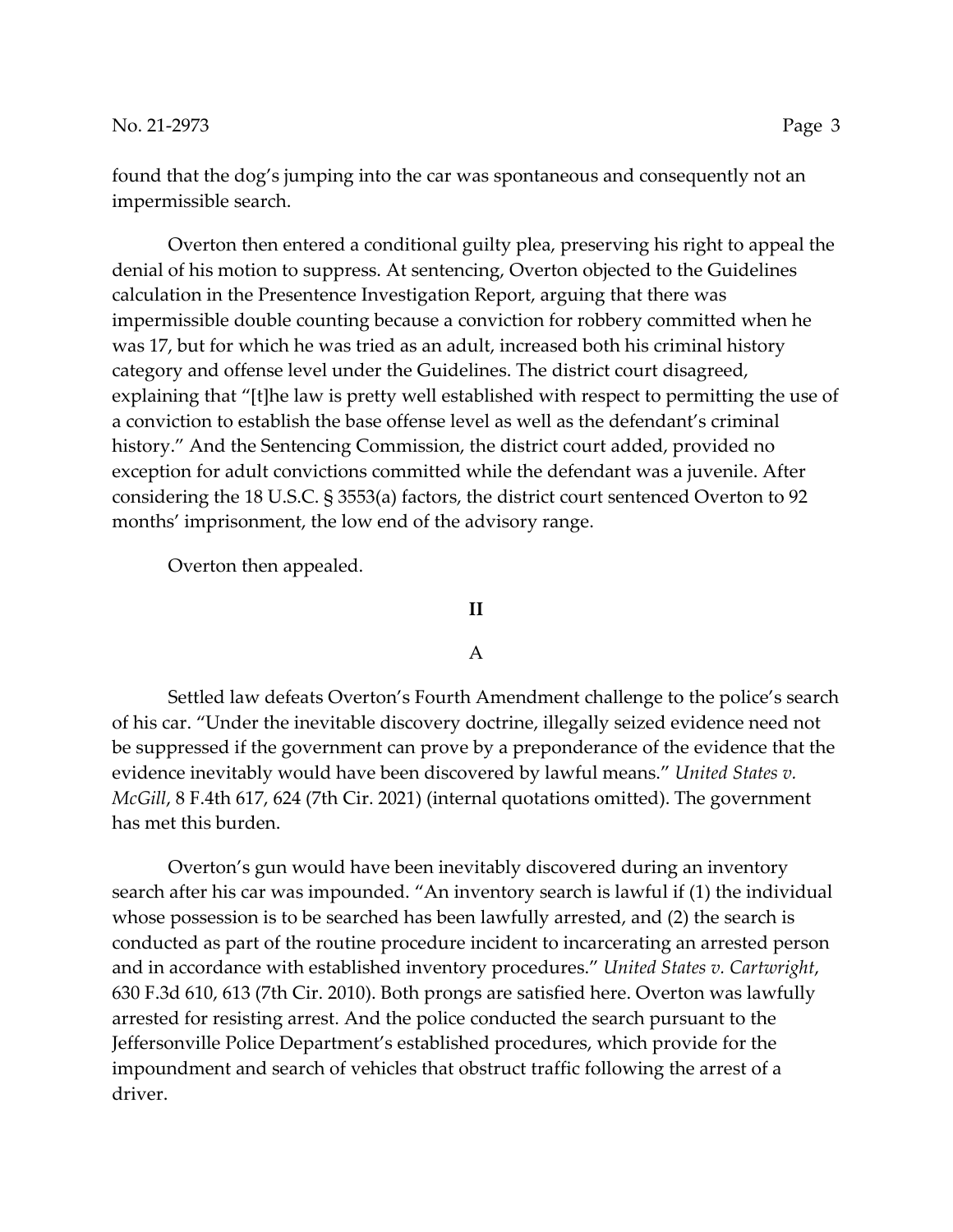The uncontroverted statements of the arresting officers indicate that Overton's car presented a traffic hazard. Sergeant Leverett observed that Overton's car "was positioned in a manner to obstruct traffic and was in peril." Officer O'Neil included in his report that "the vehicle was a roadway hazard blocking the northbound lane of travel." Even more, Overton did not have a valid driver's license, so he could not legally drive the car away from the scene.

Because the vehicle would be impounded under the Jeffersonville Police Department's policies, it would have also been subject to an inventory search at the station house. The gun would have therefore been inevitably discovered. See *Cartwright*, 630 F.3d at 615–16 (affirming application of inherent discovery doctrine for vehicle towed pursuant to a "sufficiently standardized" police policy). We can stop here. We do not need to consider whether the stop was unlawfully prolonged or if the dog's spontaneous jump into the car somehow violated Overton's Fourth Amendment rights.

Because all material facts are undisputed, the district court did not abuse its discretion in declining to hold a hearing on Overton's suppression motion. See *United States v. Curlin*, 638 F.3d 562, 564 (7th Cir. 2011) ("District courts are required to conduct evidentiary hearings only when a substantial claim is presented and there are disputed issues of material fact that will affect the outcome of the motion.").

B

Finally, Overton renews his argument that "the district court [at sentencing] double counted his robbery conviction for an offense which occurred while he was a juvenile [at age 17]." The district court determined that this conviction warranted the assignment of three points to Overton's criminal history calculation and a four-level increase in his base offense level from 22 to 26 under U.S.S.G. § 2K2.1(a)(1)—the career offender Guideline.

There was no Guidelines error. To the contrary, the district court applied the Guidelines as written. "[D]ouble counting is generally permissible unless the text of the guidelines expressly prohibits it." *United States v. Vizcarra*, 668 F.3d 516, 519 (7th Cir. 2012). The double counting here was not expressly prohibited—rather, it is expressly directed by the Guidelines. "Prior felony conviction(s) resulting in an increased base offense level under subsection  $(a)(1) \ldots$  are also counted for purposes of determining criminal history points pursuant to Chapter Four, Part A (Criminal History)." U.S.S.G. § 2K2.1, cmt. n.10. This is true even if the conviction is for an offense committed when the defendant is younger than 18, so long as the conviction "is classified as an adult